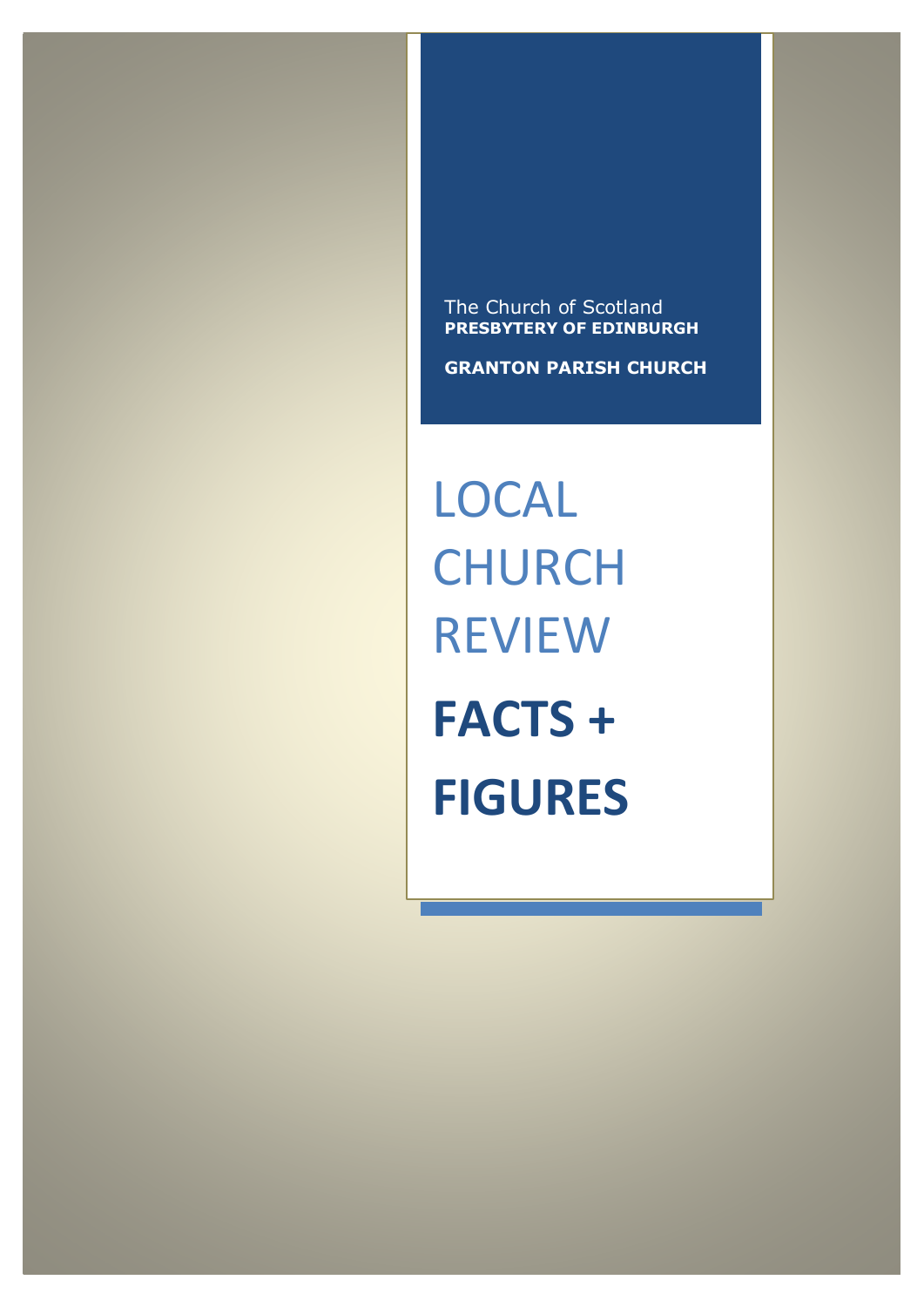## **BASIC FACTS AND FIGURES**

Much of the following has been completed from Presbytery held information (feel free to check if you so wish) and much of the remainder requires only a yes/no answer. However, where explanation or detail is required please type in the relevant box and it will expand to fit your text.

| 1.1 | Is the administration of the Sacrament of Baptism of infants in<br>accordance with Act V, 2000?                                                                                                                                                                                                | Yes            |
|-----|------------------------------------------------------------------------------------------------------------------------------------------------------------------------------------------------------------------------------------------------------------------------------------------------|----------------|
|     | The Alpha Course is used as pre baptismal classes so that the parents have a<br>good understanding of the basics of Christian faith.                                                                                                                                                           |                |
| 1.2 | Are office bearers representative of congregation and parish in<br>terms of age and gender?                                                                                                                                                                                                    | <b>Yes</b>     |
|     | Most of the Elders are of working age which represents the major<br>demographic of the parish. There is also a good mix between gender.                                                                                                                                                        |                |
| 1.3 | What constitution do you have and does it serve mission?                                                                                                                                                                                                                                       | <b>Unitary</b> |
|     | We moved to unitary a few years back and re-orientated what we do<br>round the three main functions of the church: worship, nurture and<br>outreach. Accompanying this we have groups that support the work of<br>these main groups. These are: fabric, finance, social and<br>communications. |                |
| 1.4 | Does the employment status of members of staff, their working<br>relationships and the prioritisation of their work serve<br>effectively the congregation's mission?                                                                                                                           | <b>Yes</b>     |
|     | There is an MDS (Kirsty Harper) who has a particular focus on youth and                                                                                                                                                                                                                        |                |

### Page **1** of **8**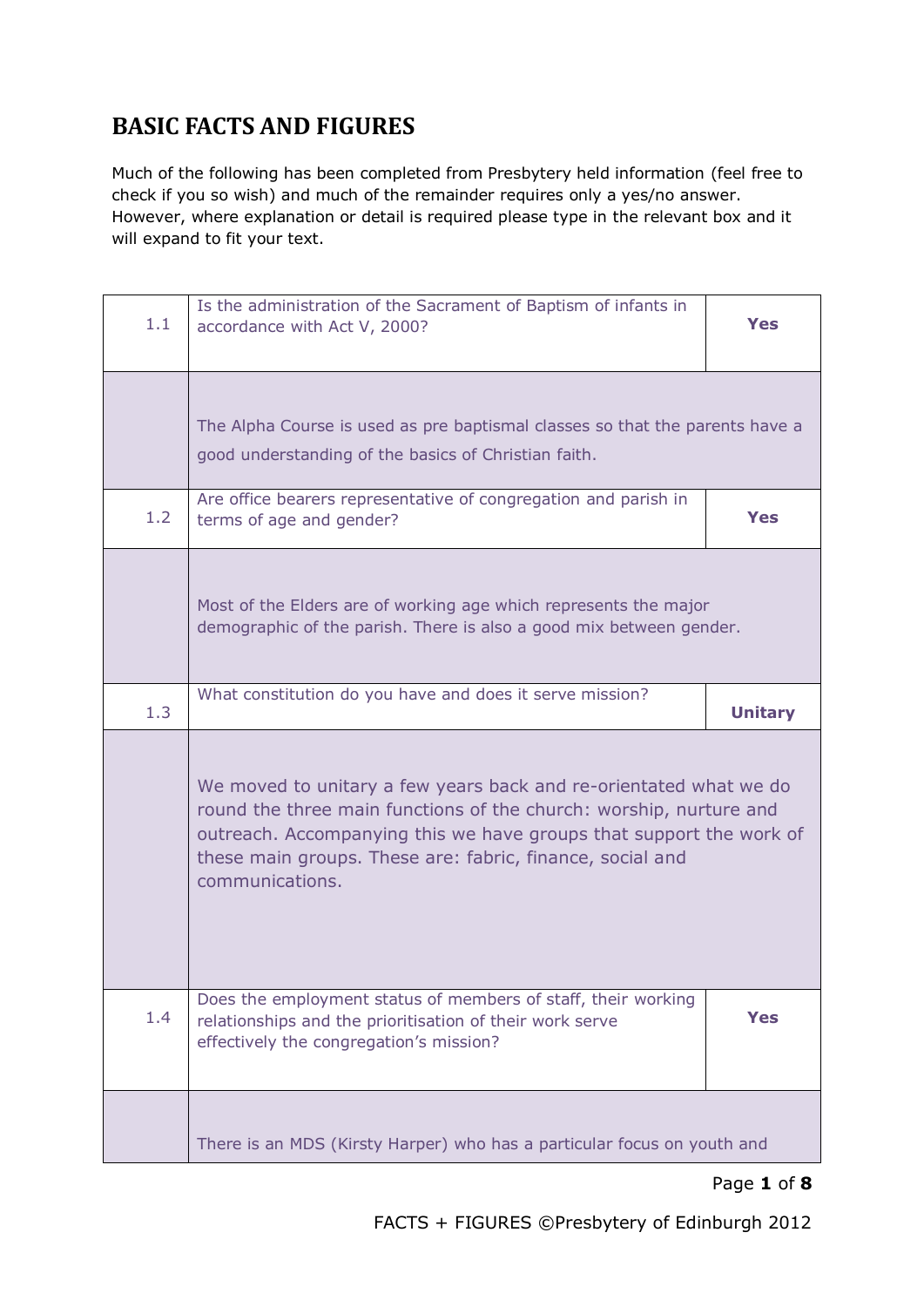|     | families.<br>Alongside this we employ a part time organist. Together we function as a<br>good team with a high moral and motivation factor for growing the kingdom<br>of God in Granton.                                                                                                                 |            |
|-----|----------------------------------------------------------------------------------------------------------------------------------------------------------------------------------------------------------------------------------------------------------------------------------------------------------|------------|
| 1.5 | Is the church in compliance with Act XII 2007 re provision and<br>maintenance of manses? Do you have an annual manse<br>inspection and follow up                                                                                                                                                         | <b>Yes</b> |
|     | There is an annual inspection and one room per years is decorated. We do<br>draw a difference between maintenance and development and try to maintain<br>schedules for both.                                                                                                                             |            |
| 1.6 | Have recent property survey findings and recommendations<br>been implemented?                                                                                                                                                                                                                            | <b>Yes</b> |
|     | Please confirm the date of the last inspection of Sanctuary halls<br>and manse.                                                                                                                                                                                                                          |            |
|     | 2015. We are currently waiting for the reports to come back from the<br>inspecting Architect.                                                                                                                                                                                                            |            |
| 1.7 | Charities and Trustee Investment (Scotland) Act 2005 states<br>that Charity trustees (or connected persons) cannot be<br>remunerated unless certain conditions are met. If any<br>Trustees or connected persons are in receipt of payments have<br>correct processes (Law Dept. circular) been followed? | <b>Yes</b> |
|     | To the best of our knowledge yes. All expenses paid out are tracked and dealt<br>with in accordance with legal requirements. I.e. there is a clear audit trail.                                                                                                                                          |            |
| 1.8 | Has your financial court adopted the General Assembly<br>approved Bribery and Procurement Policy as instructed by<br>Presbytery in November 2012?                                                                                                                                                        | <b>Yes</b> |
|     | We have done as required.                                                                                                                                                                                                                                                                                |            |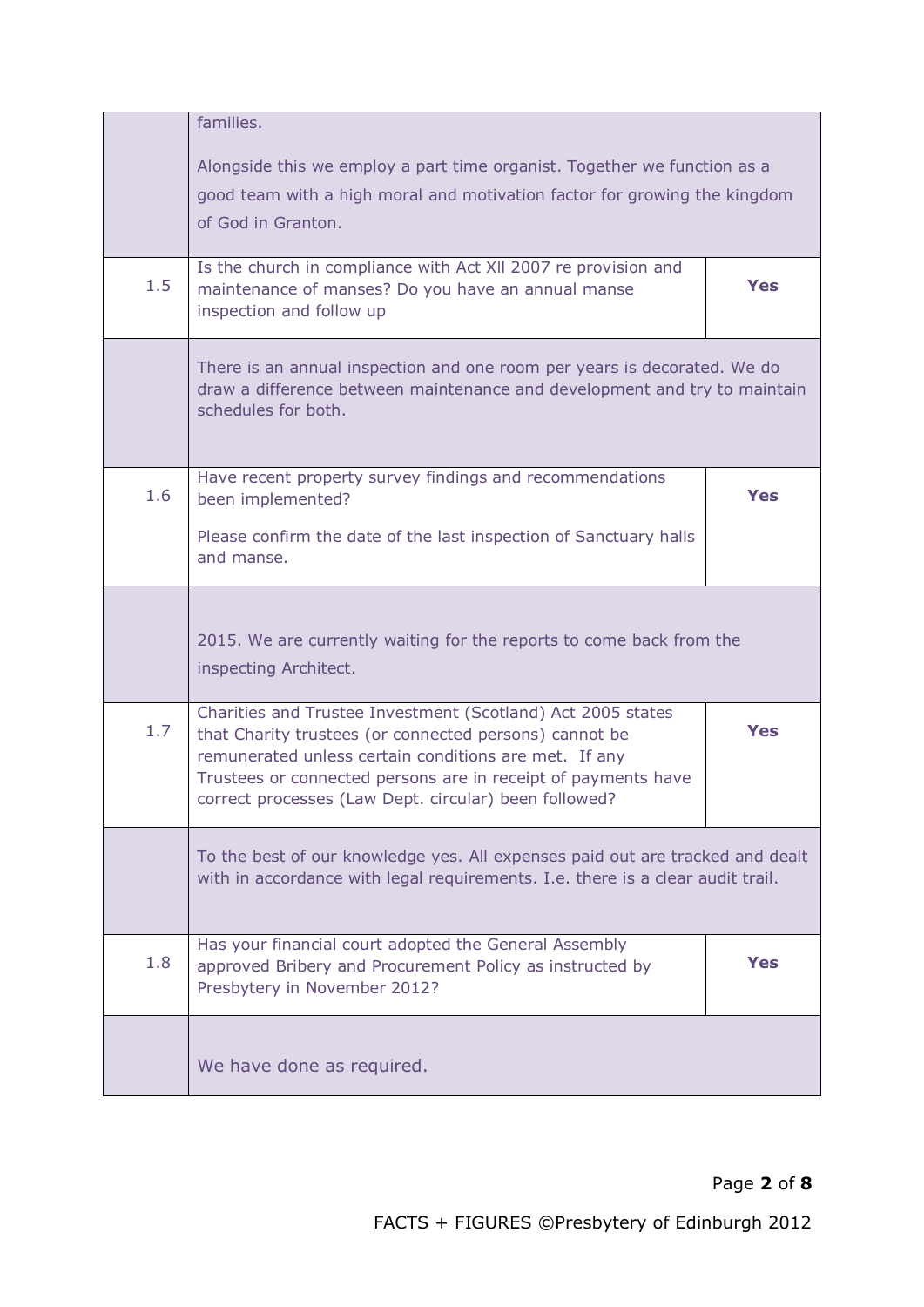**1.9 Do you have a Data Protection Policy? How is it implemented and how often is it reviewed?**

**We are registered with the Presbytery and come under their data protection register arrangements.** 

**We make extensive use of online media and have where possible used @granton.org.uk email addresses so people's personal details are not disseminated to the public.** 

**Our online information is kept securely on cloud servers where the password is carefully guarded and known only to the communications convenor.** 

**The person who runs this for us was previously an I.T. manager at the Scottish Executive who is aware of the requirements of data security. We have drawn extensively on their experience.** 

**Over the previous 5 years we have moved our website platform from PHP to ASP and now use Wordpress so that we can keep up to date with an evolving web environment which includes keeping security up to date.**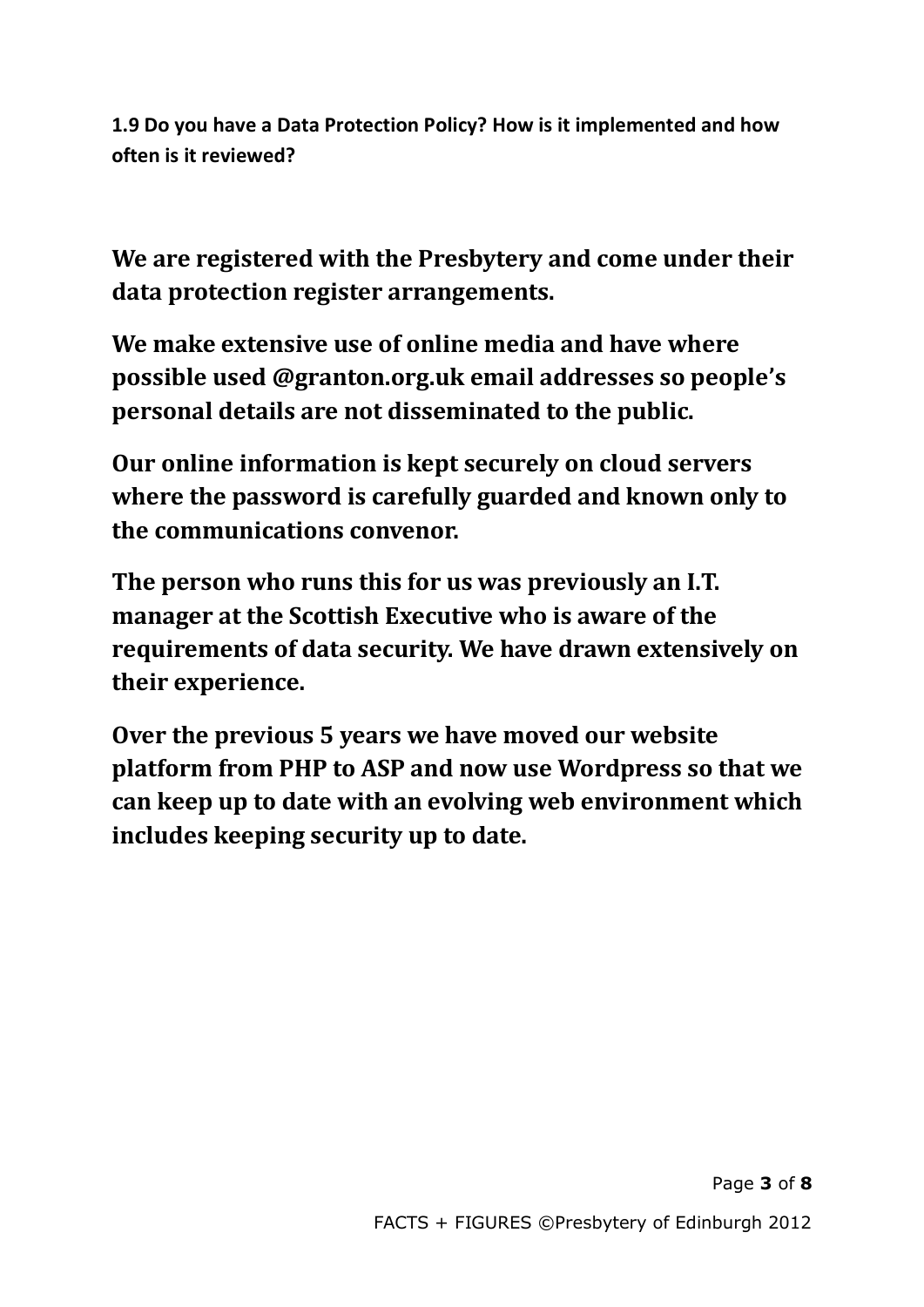# **BASIC FACTS AND FIGURES continued - Safeguarding**

|       |                                                                                                                                                                                                                                                                    |                                                                                                                             | <b>Yes</b>     | <b>No</b> |  |
|-------|--------------------------------------------------------------------------------------------------------------------------------------------------------------------------------------------------------------------------------------------------------------------|-----------------------------------------------------------------------------------------------------------------------------|----------------|-----------|--|
| 1.9   | Is the Church's 2010 Policy Statement on Safeguarding displayed<br>in church premises and made accessible to the congregation?                                                                                                                                     | X                                                                                                                           |                |           |  |
| 1.10  | Has Kirk Session appointed a Safeguarding Co-ordinator?                                                                                                                                                                                                            |                                                                                                                             | X              |           |  |
| 1.11  | Service?                                                                                                                                                                                                                                                           | Has the Co-ordinator's name been passed to the Presbytery<br>Safeguarding Contact and the Church of Scotland's Safeguarding |                |           |  |
| 1.12  | Has the Co-ordinator undergone training by a trainer accredited<br>by the Safeguarding Service?                                                                                                                                                                    |                                                                                                                             | X              |           |  |
| 1.13  | Has the Kirk Session appointed two or more others to work with<br>the Co-ordinator in operating a Safeguarding Panel?                                                                                                                                              |                                                                                                                             | X              |           |  |
| 1.14  | Are all appointments of persons working with children and/or<br>protected adults reported to and minuted by the Kirk Session?                                                                                                                                      |                                                                                                                             | X              |           |  |
| 1.15  | Is a register of all workers maintained by the Safeguarding Co-<br>ordinator; has this been inspected and found to be up to date and<br>in order, and has the Presbytery's Safeguarding Contact<br>received two copies? Are past years' copies of the form stored? |                                                                                                                             | X              |           |  |
| 1.16  | Are all completed application forms, job descriptions and other<br>schedules retained on file, viewed and found to be in order?                                                                                                                                    |                                                                                                                             | $\overline{?}$ |           |  |
| 1.17  | Have all workers been issued with the Church's 'Safeguarding and<br>adults at Risk' Summary Card?                                                                                                                                                                  | X                                                                                                                           |                |           |  |
| 1.18  | Have all volunteers/employees been encouraged to attend<br>Safeguarding training?                                                                                                                                                                                  |                                                                                                                             |                |           |  |
| 1.19  | Have all volunteers/employees been made aware of the<br>procedures to be followed in the event of an allegation or<br>declaration of harm or abuse?                                                                                                                |                                                                                                                             |                |           |  |
| 1.20  | Are Kirk Session, Minister, Co-ordinator and Safeguarding Panel<br>aware of the policy for 'Including Those Who May Pose a Risk' and<br>the procedures and support for working with convicted offenders?                                                           |                                                                                                                             | X              |           |  |
| 1.21  | Have members of the Kirk Session attended Safeguarding<br>Training for the recruitment, management & support of workers<br>they appoint?                                                                                                                           |                                                                                                                             |                |           |  |
| 1.22  | Is the Kirk Session implementing the Church's Safeguarding<br>X<br>policies & procedures?                                                                                                                                                                          |                                                                                                                             |                |           |  |
| 1.23  | Is the Kirk Session implementing the Church of Scotland Data<br>Protection Policies.                                                                                                                                                                               |                                                                                                                             |                |           |  |
| Date: | Signature of Leader of Visiting Team:                                                                                                                                                                                                                              |                                                                                                                             |                |           |  |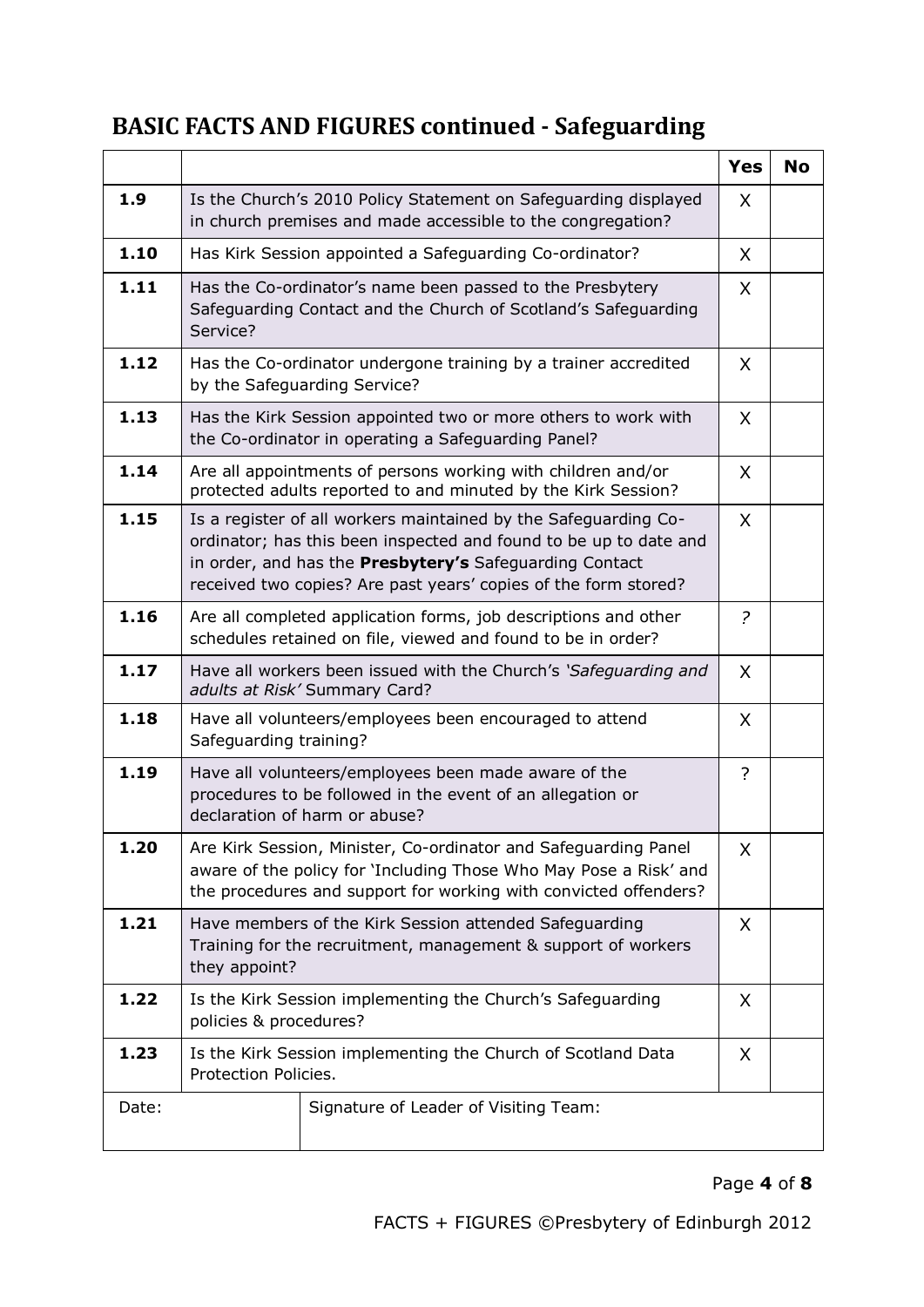## **2. Statistical Information**

Much of the foregoing requires only yes/no or numerical answers. Boxes already completed are using information already in Presbytery files. Where explanation or detail is required please type in the relevant box and it will expand to fit your text. Where approximations are requested there is no need to be precise.

### **2.1 Worship**

| <b>Average weekly</b>   | <b>Total</b> | <b>Age profile of</b> | under     | 20 |
|-------------------------|--------------|-----------------------|-----------|----|
| attendance at Sunday    | No:          | <b>attendees</b>      | 16        |    |
| worship: 85             |              | (approximate):        |           |    |
|                         |              |                       | $16 - 24$ |    |
|                         |              |                       |           |    |
|                         |              |                       | $25 - 44$ | 14 |
| <b>Number of Sunday</b> |              |                       |           |    |
| <b>Services: 1</b>      |              |                       | $45 - 64$ | 25 |
|                         |              |                       |           |    |
|                         |              |                       | $65+$     | 25 |
|                         |              |                       |           |    |

| <b>Other worship</b><br>services: | Type of service (evening, lunchtime,<br>local care home, messy church etc.) | <b>Total</b><br>attending | Ave.<br>age                  |
|-----------------------------------|-----------------------------------------------------------------------------|---------------------------|------------------------------|
| <b>Youth</b>                      | Messy Church<br>Patch Club                                                  |                           | Primary<br>$+ Pre$<br>School |
|                                   |                                                                             |                           |                              |
|                                   |                                                                             |                           |                              |

## **2.2 Fellowship**

| <b>Number on</b><br><b>Communion</b> | $2014 -$ | 199 | <b>Current age profile of</b><br>members | $16 - 24$ |     |
|--------------------------------------|----------|-----|------------------------------------------|-----------|-----|
| <b>Roll:</b>                         | $2013 -$ | 207 | (approximate):                           | $25 - 44$ | 19  |
| <b>Adherents</b>                     | $2012 -$ | 208 |                                          | $45 - 64$ | 69  |
|                                      | 2011     | 244 |                                          | $65+$     | 110 |
|                                      | $2010 -$ | 275 |                                          |           |     |

#### Page **5** of **8**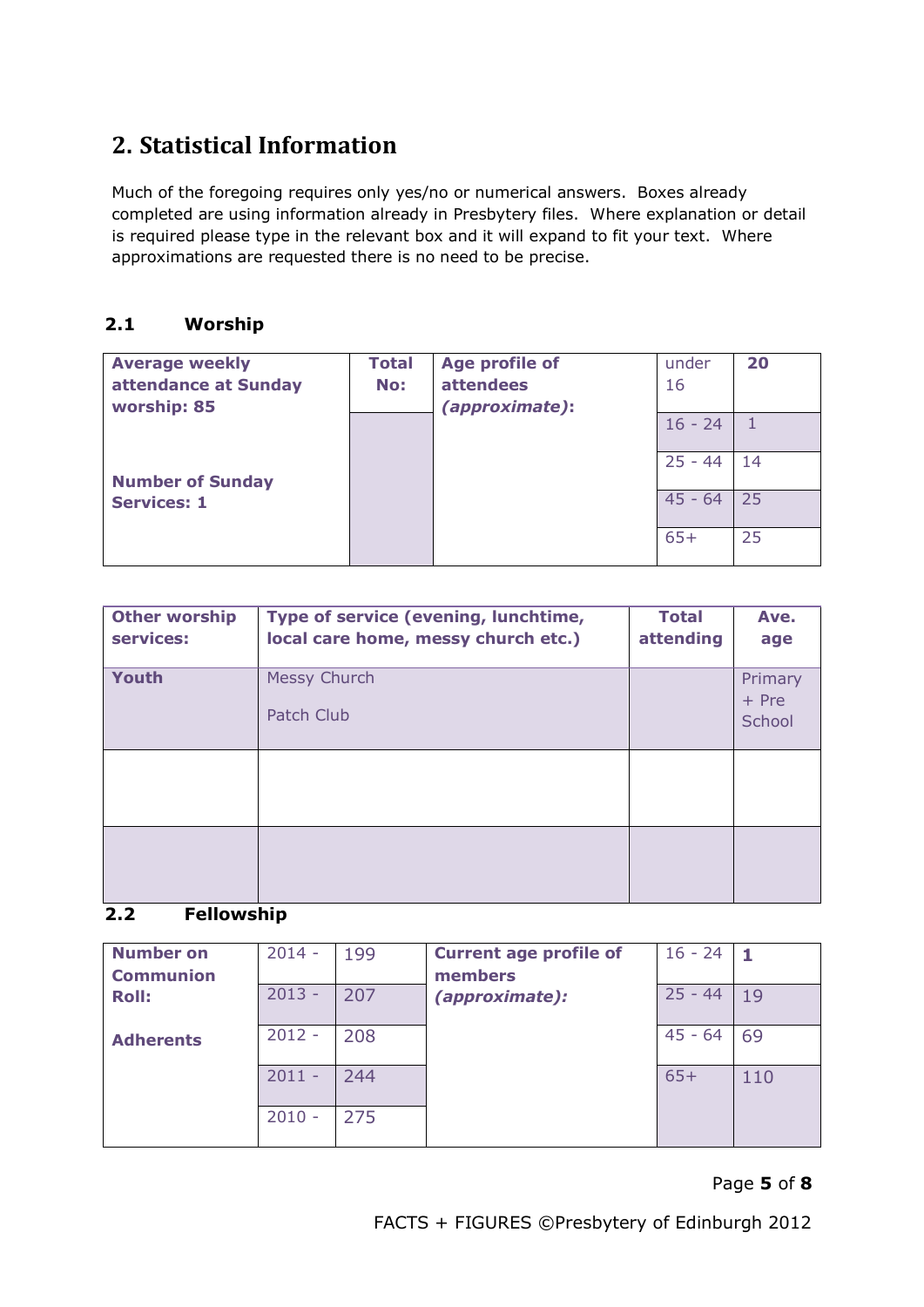## **2.3 Service**

|                                                                                                                                                                                                                                                                  | <b>Male</b>                                    | <b>Female</b>                     | <b>Average age</b> |
|------------------------------------------------------------------------------------------------------------------------------------------------------------------------------------------------------------------------------------------------------------------|------------------------------------------------|-----------------------------------|--------------------|
| <b>Elders</b>                                                                                                                                                                                                                                                    | $\overline{7}$                                 | 11                                | 55                 |
| <b>Board Members or</b><br><b>Deacons' Court (if</b><br>appropriate)                                                                                                                                                                                             |                                                |                                   |                    |
| <b>Staff member details</b><br>other than minister<br>(associate minister,<br>secretary, youth<br>worker, etc.)<br><b>Name and job title</b>                                                                                                                     | Ministry Development Staff - Mrs Kirsty Harper |                                   |                    |
| How many baptisms or blessings per annum?                                                                                                                                                                                                                        |                                                | 2014 Baptisms<br><b>Blessings</b> | 5(2)               |
| Adult baptisms/blessings in brackets.                                                                                                                                                                                                                            |                                                | 2013 Baptisms<br><b>Blessings</b> | 2(1)               |
|                                                                                                                                                                                                                                                                  |                                                | 2012 Baptisms<br><b>Blessings</b> | 4(2)               |
|                                                                                                                                                                                                                                                                  |                                                | 2011 Baptisms<br><b>Blessings</b> | $\overline{2}$     |
|                                                                                                                                                                                                                                                                  |                                                | 2010 Baptisms<br><b>Blessings</b> | $\overline{2}$     |
| How many weddings per annum?                                                                                                                                                                                                                                     |                                                | $2014 -$                          | $\overline{2}$     |
|                                                                                                                                                                                                                                                                  |                                                | $2013 -$                          | $\overline{2}$     |
|                                                                                                                                                                                                                                                                  |                                                | $2012 -$                          | $\overline{0}$     |
|                                                                                                                                                                                                                                                                  |                                                | $2011 -$                          | $\overline{2}$     |
|                                                                                                                                                                                                                                                                  |                                                | $2010 -$                          | 10                 |
| How many funerals per annum?                                                                                                                                                                                                                                     |                                                | $2014 -$                          | 27                 |
|                                                                                                                                                                                                                                                                  |                                                | $2013 -$                          | 21                 |
|                                                                                                                                                                                                                                                                  |                                                | $2012 -$                          | 30                 |
|                                                                                                                                                                                                                                                                  |                                                | $2011 -$                          | 32                 |
|                                                                                                                                                                                                                                                                  |                                                | $2010 -$                          | 35                 |
| Please tell us about specific<br>demands of your situation<br>(exceptional number of<br>There is nothing exceptional in terms of the pastoral<br>funerals, Chaplaincies, etc.)<br>load. Our funeral numbers have drastically reduced over<br>and ways of sharing |                                                |                                   |                    |

Page **6** of **8**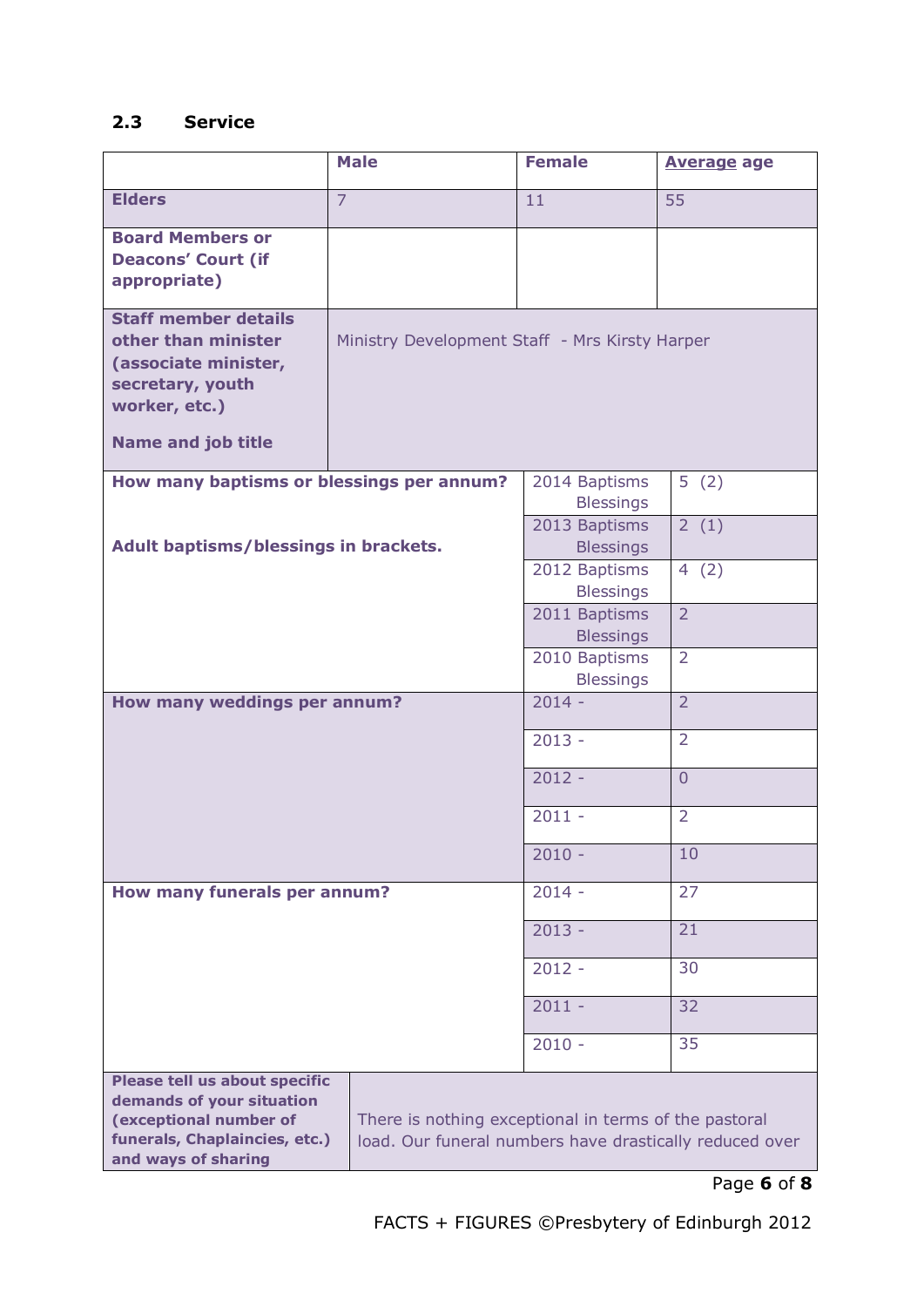**responsibilities.** the previous 5 years and continue to do so.

#### **2.4 Discipleship**

| <b>Numbers involved in Christian nurture</b> |            |           |
|----------------------------------------------|------------|-----------|
| <b>Children</b>                              | Up to $15$ | 50 approx |
| <b>Young adults</b>                          | $16 - 24$  |           |
| <b>Adults</b>                                | $25+$      | 80 approx |

#### **2.5 Finance**

|                                           | 2010   | 2011   | 2012   | 2013   | 2014   |
|-------------------------------------------|--------|--------|--------|--------|--------|
| Total income (1)                          |        |        |        | 53,223 |        |
| Total offerings (2)                       |        |        |        | 38,238 |        |
| Per capita giving (3)                     |        |        |        | 185    |        |
| Number of people giving<br>under Gift Aid |        |        |        |        |        |
| Ministries and Mission                    | 30,938 | 30,171 | 30,708 | 27,302 | 22,714 |
| Balance in reserve funds                  |        |        |        |        |        |

\* These figures are taken from the Schedule of Financial Statistics completed by the Treasurer and submitted to the Stewardship and Finance Department.

**Note 1 - Total income** includes Total Offerings together with income from annual sales of work, donations from organisations plus extraordinary income used for general purposes; for example, the income from an invested legacy. Figures do not include income from restricted funds, legacies, general trustees and fundraising.

**Note 2 - Total offerings** includes offerings from Plate, WFO, Banker's Orders, Gift Aid, Tax recovered on Gift Aid, other donations including Gift Days, etc. (It should be the bottom line figure at end of part 1 of the Financial Schedule)

**Note 3 -** Per capita giving is total offerings divided by membership roll plus adherents.

**Note 4** – Figures for Gift Aid to include spouse members – a couple equals 2 Gift Aid givers.